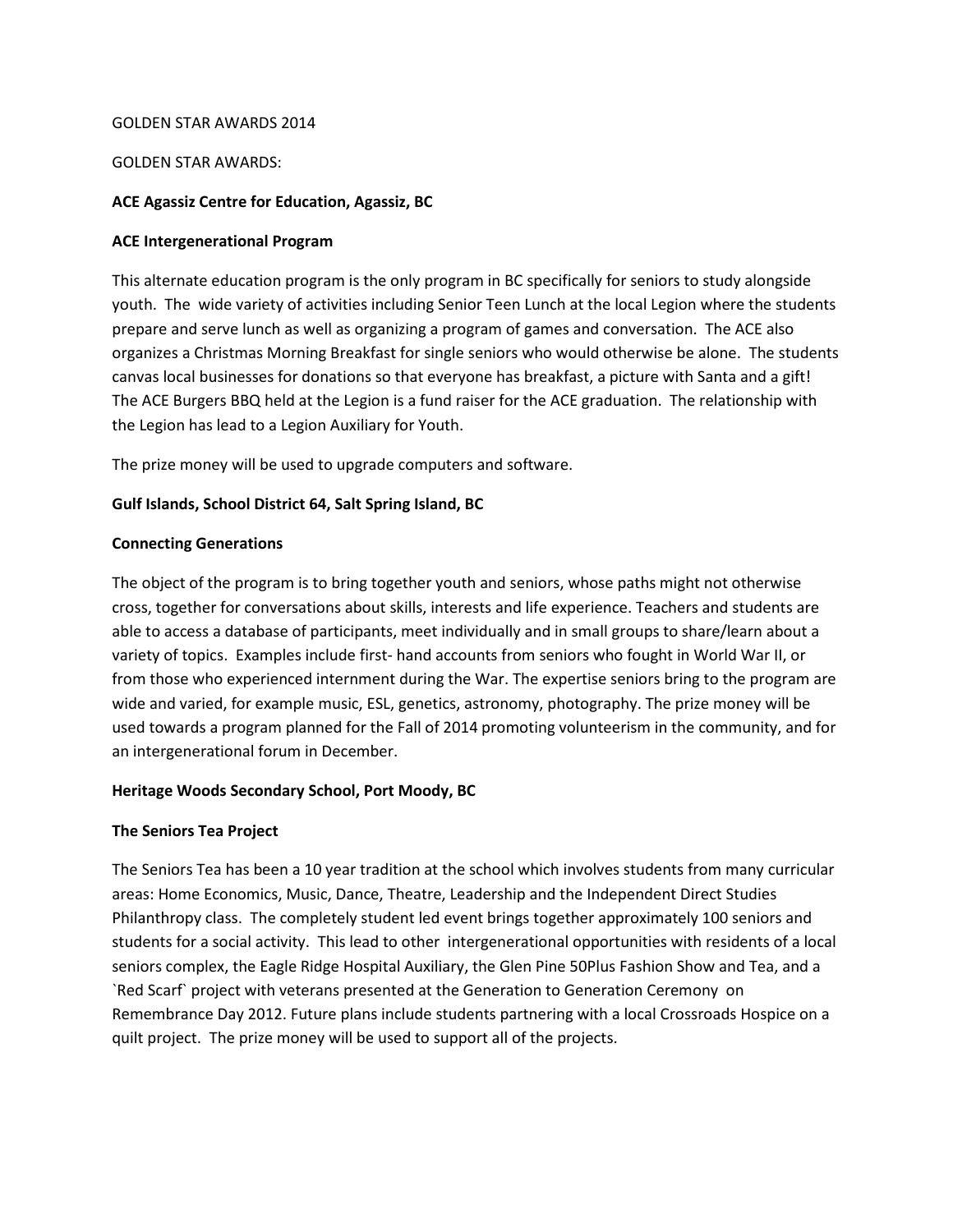# **Robron Centre (ELM Alternate), Campbell River, BC**

## **Equinox Connection**

Grade 10 to 12 students in the Alternate Education Program meet bi-weekly with seniors at the Yucalta Lodge. During the visits, students helped residents with arts and crafts programs, sports activities and the annual "Pioneer Olympics". The students learned to use a variety of communication skills, to work with older individuals with a wide range of abilities and challenges. Empathy for others has been enhanced. Students have also been introduced to many career options when working with staff members (care aides, occupational therapists, recreation coordinators, etc) and in discussions with residents about their former careers (fishermen, tailors, carpenters). Meaningful relationships have been formed. The prize money will be used to continue the program and to offset travel expenses.

## **Valley View Elementary School, Courtenay, BC**

## **Berwick/Valley View Intergenerational Program**

Kindergarten students visit with residents of the Berwick Retirement Community and work with local community artists on a variety of projects linking literature and fine arts. The seniors and the students have an opportunity to share their stories, ask questions and communicate through oral language. Examples of the art work is displayed in the retirement complex and in the classroom. At the end of the year, a video diary of the shared intergenerational experiences will be given to the students. The prize money will be used to purchase books, art and educational supplies to enrich the intergenerational project.